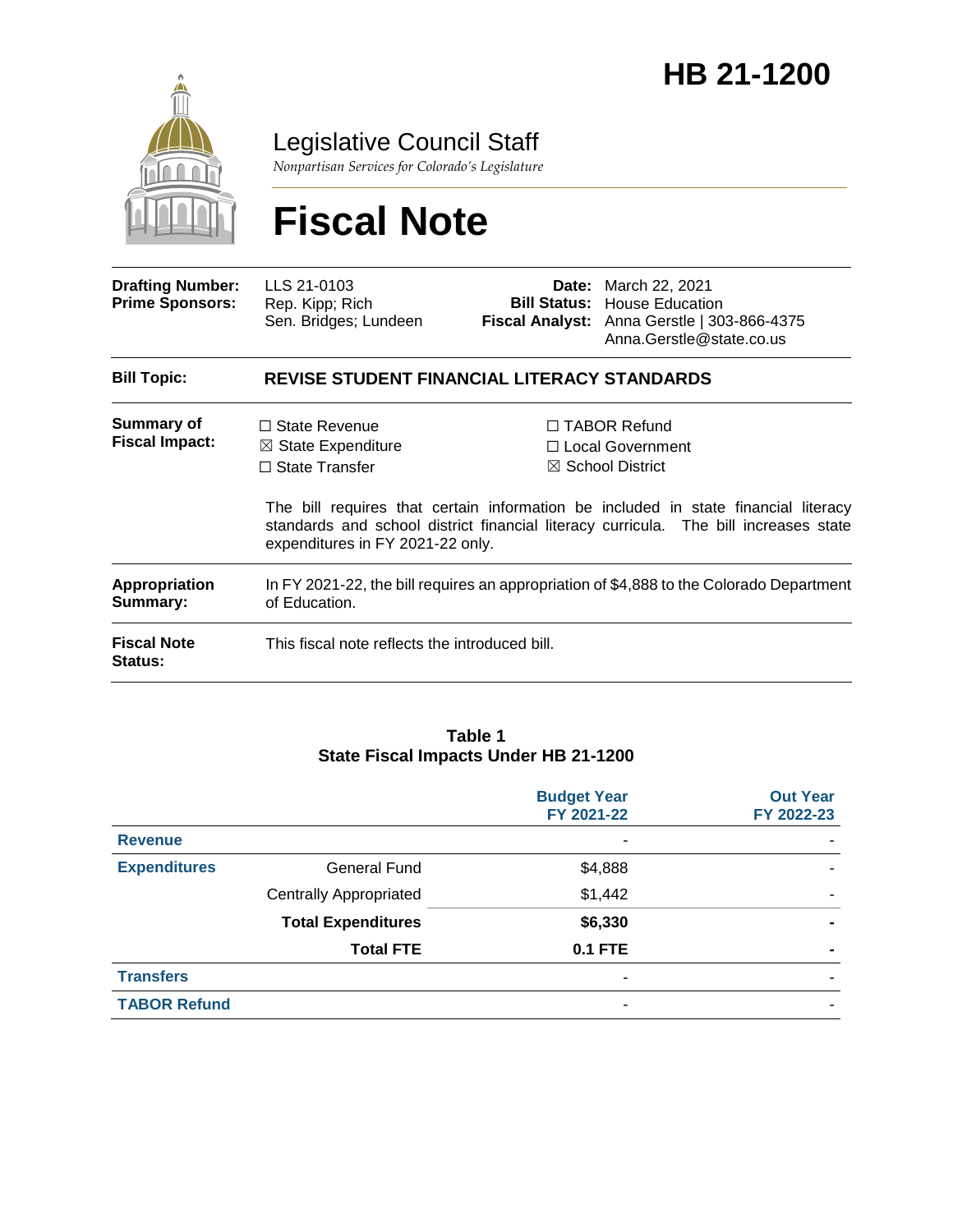Page 2

# March 22, 2021 **HB 21-1200**

# **Summary of Legislation**

The bill requires the State Board of Education, as part of its next scheduled review of standards, to ensure that the ninth through twelfth grade financial literacy standards include costs associated with obtaining a postsecondary degree or credential, common methods for saving for retirement, managing credit card debt, and homeownership. Standards related to postsecondary education must include assessing ways to pay for higher education, the purpose of and ways to access federal and state financial aid applications, certain information on student loans, potential career earnings, and available programs to manage student debt.

Financial literacy curricula adopted by school districts must reflect the content identified in the standards. As part of the process of creating a student's individual career and academic plan, districts and charter schools must inform students and parents of the Colorado and federal applications for financial aid and provide assistance if requested.

In addition, the Colorado Department of Education (CDE) must include materials related to planning for postsecondary expenses, state and federal for financial aid applications, and the home buying process to the existing financial literacy resource bank.

# **Background**

Based on the review cycle established in House Bill 20-1032, the financial literacy standards are set to be reviewed in the 2021-22 school year, with adoption of revisions by July 1, 2022. The bill's requirements for financial literacy standards will be included in that revision.

# **State Expenditures**

In FY 2021-22 only, the bill increases state expenditures by \$6,330 in CDE. Costs from the General Fund, and are listed in Table 1 and discussed below.

|                                           |                   | FY 2021-22 | FY 2022-23 |
|-------------------------------------------|-------------------|------------|------------|
| <b>Department of Education</b>            |                   |            |            |
| <b>Personal Services</b>                  |                   | \$4,888    | -          |
| Centrally Appropriated Costs <sup>1</sup> |                   | \$1,442    | ۰          |
|                                           | <b>Total Cost</b> | \$6,330    |            |
|                                           | <b>Total FTE</b>  | $0.1$ FTE  | -          |

#### **Table 2 Expenditures Under HB 21-1200**

<sup>1</sup> *Centrally appropriated costs are not included in the bill's appropriation.*